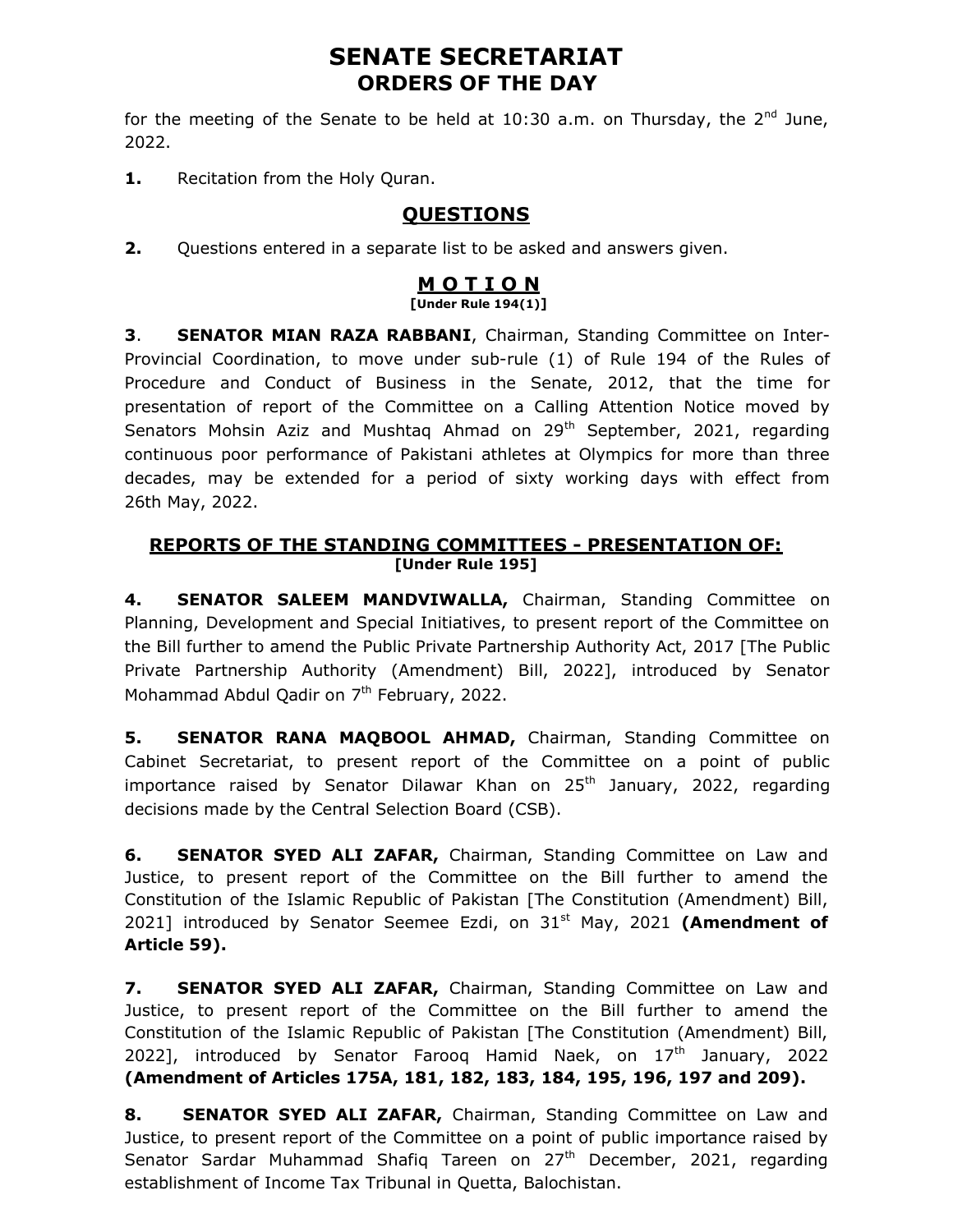9. SENATOR MOHSIN AZIZ, Chairman, Standing Committee on Interior, to present report of the Committee on a Calling Attention Notice moved by Senator Fawzia Arshad on 10th November, 2021, regarding non-development of Sector I-12 by CDA since its inception more than three decades.

10. SENATOR MOHSIN AZIZ, Chairman, Standing Committee on Interior, to present report of the Committee on a motion under Rule 218 of the Rules of Procedure and Conduct of Business in the Senate, 2012, moved by Senator Kamran Murtaza on 17th January, 2022, regarding abysmal performance of CDA with respect to repair and maintenance of Government accommodations.

11. SENATOR MOHSIN AZIZ, Chairman Standing committee on Interior, to present report of the Committee on the Bill further to amend the Price Control and Prevention of Profiteering and Hoarding Act, 1977 [The Price Control and Prevention of Profiteering and Hoarding (Amendment) Bill, 2022], introduced by Senator Mohsin Aziz on 31st January, 2022.

12. SENATOR MOHSIN AZIZ, Chairman, Standing Committee on Interior, to present report of the Committee on the Bill further to amend the Payment of Wages Act, 1936 [The Payment of Wages (Amendment) Bill, 2022], introduced by Senator Mohsin Aziz on 14<sup>th</sup> February, 2022.

13. SENATOR MOHSIN AZIZ, Chairman, Standing Committee on Interior, to present report of the Committee on the Bill to provide for prevention of vagrancy and rehabilitation of vagrants in the Islamabad Capital Territory [The Prevention and Rehabilitation of Vagrants Bill, 2022] introduced by Senator Seemee Ezdi on 7th February, 2022.

14. SENATOR MOHSIN AZIZ, Chairman, Standing Committee on Interior, to present report of the Committee on a point of public importance raised by Senator Mushtaq Ahmed on 12th November, 2021, regarding NADRA offices in Upper and Lower Dir.

15. SENATOR MOHSIN AZIZ, Chairman, Standing Committee on Interior, to present report of the Committee on the subject matter of Starred Question No.43 asked by Senator Dost Muhammad Khan on 29<sup>th</sup> December, 2021, regarding the casualties in South Waziristan due to landmines.

16. SENATOR MOHSIN AZIZ, Chairman, Standing Committee on Interior, to present report of the Committee on a point of public importance raised by Senator Kamran Murtaza on 18th January, 2022, regarding clash between students in the International Islamic University, Islamabad.

## CALLING ATTENTION NOTICES

17. SENATOR SHAUKAT FAYAZ AHMED TARIN, to draw attention of the Minister for Finance and Revenue towards current deteriorating economic condition of the country and the steps being taken by the Government.